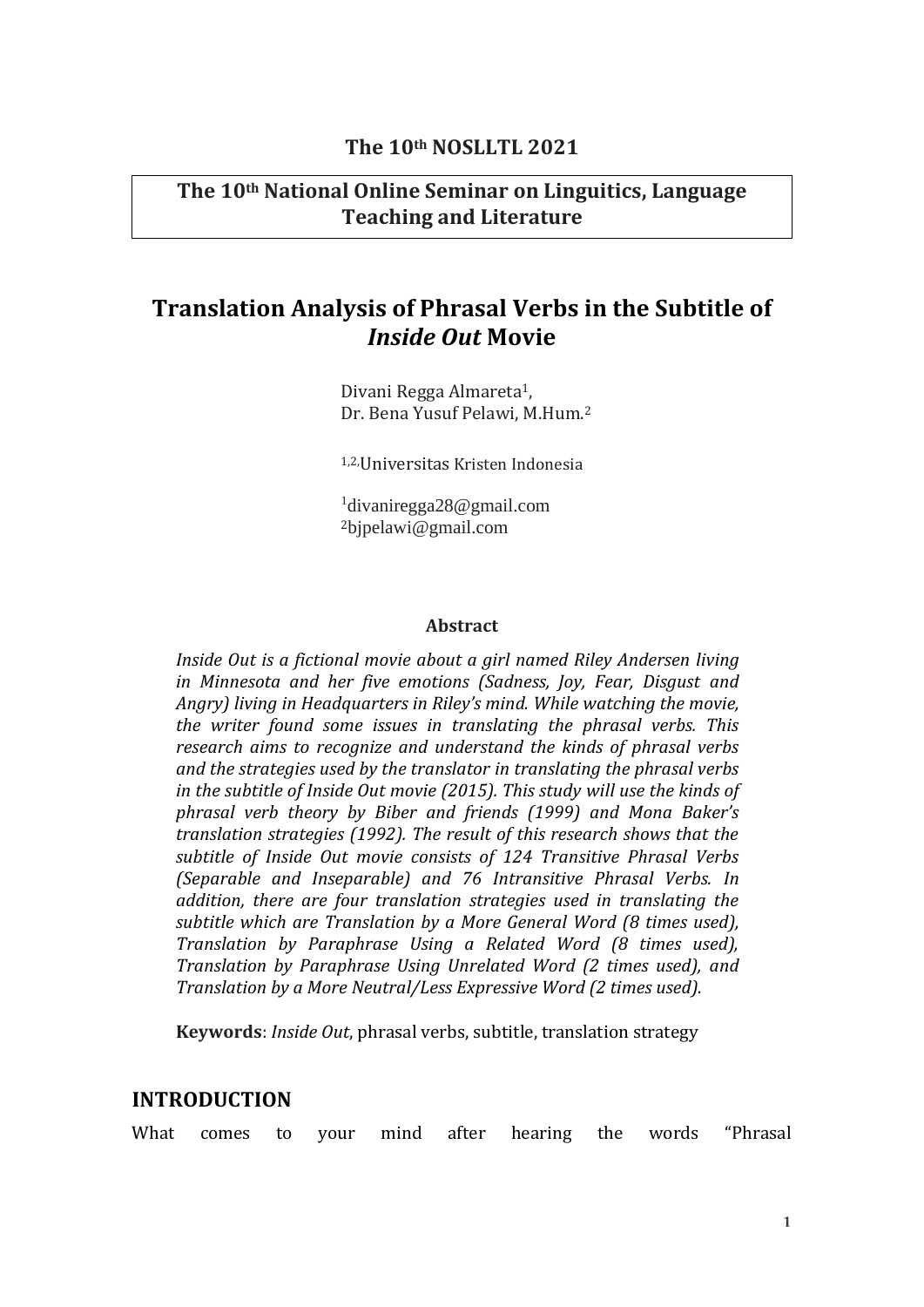Verbs"? Longman (2000: xi) says, "A phrasal verb is a verb that consists of two words — the first word is a verb and the second word is a particle. The particle either an adverb or a preposition." For example, the phrasal verb **get up** is the combination of words **get** and **up**. The word **get** is a verb and the word **up** is a preposition. As stated in a website entitled Learner's Dictionary (link can be seen in Reference), in our daily life, the phrasal verbs are important because they are very common in English and it is usually used in informal spoken English. People can use phrasal verbs in daily communication because phrasal verbs make the conversation easier.

Based on Biber (1999: 407), "there are two major subcategories of phrasal verbs: intransitive and transitive." There are two kinds of transitive phrasal verbs, they are separable and inseparable. As said by Baker (1992: 26-42), there are eight strategies to classify the phrasal verbs: (1) translation by a more general words, (2) translation by a more neutral/less expressive words, (3) translation by cultural substitution, (4) translation using a loan word or loan word plus explanation, (5) translation by paraphrase using a related word, (6) translation by paraphrase using unrelated word, (7) translation by omission, (8) translation by illustration.

In this research, the researcher uses the *Inside Out* movie directed by Pete Docter, produced in 2015, as a data source of research. *Inside Out* is American 3D computer-animated comedy. The movie tells us about the set in the mind of a girl named Riley and the 5 emotions (Sadness, Disgust, Joy, Fear and Anger) try to lead her life as she and her parents adjust to their new surroundings after moving from Minnesota into San Francisco. This movie was chosen by the researcher because he often found the phrasal verbs in the subtitle of this movie. This movie is not only for entertainment but also for English learning, especially for learning phrasal verbs.

The reason why the researcher conducts the research is that the researcher wants to analyze the phrasal verbs which hardly to understand and they represent other meanings while translated into the target language (TL). This research aims to analyze two aspects. The first aspect is kinds of the phrasal verbs used in the *Inside Out* movie. The first aspect discusses about the kinds of phrasal verbs based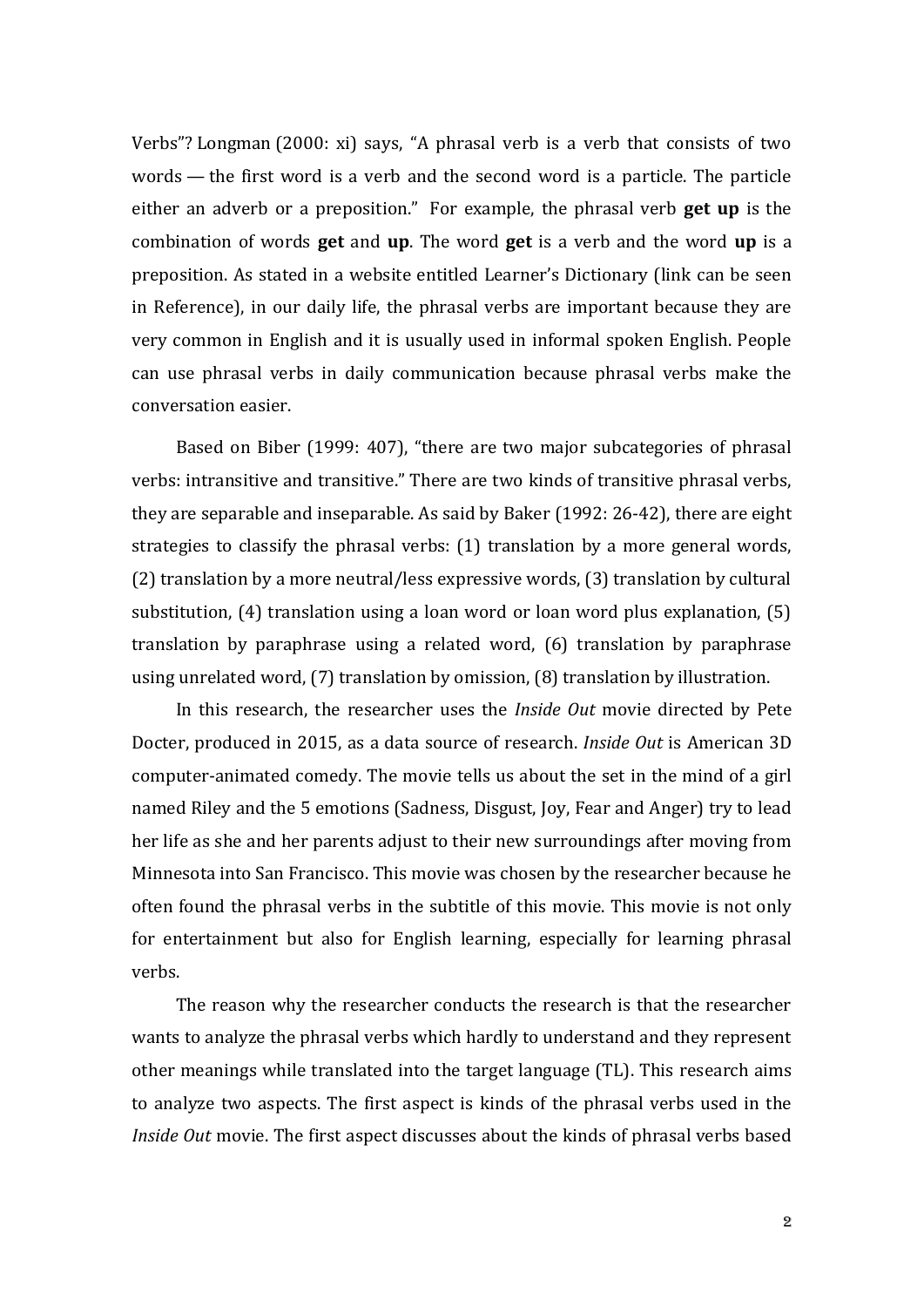on Biber (1999: 407). The second aspect discusses about the strategies used in translating the phrasal verbs are suggested by Baker (1992: 26-42). The analysis of this paper focuses on the *Inside Out* movie (2015) because there are a lot of phrasal verbs so that this research is appropriate because the researcher discusses about it.

This article attempts to answer the following question: (1) What kinds of phrasal verbs are employed in the *Inside Out* movie?, (2) What kinds of strategies are used by the translator the phrasal verbs in the *Inside Out* movie?. The purposes of the study of phrasal verbs analysis are: (1) To find out the kinds of phrasal verbs are employed in the *Inside Out* movie, (2) To find out the kinds of strategies used by translator to translate the phrasal verbs in the *Inside Out* movie.

The significances of the research are: (1) The researcher hopes that this research would help the readers to understand kinds of phrasal verbs, (2) the researcher hopes that this research would determine the suitable strategies to translate the phrasal verbs, (3) the researcher hopes that this research would give understanding to the viewers about the the explicit meaning behind the phrasal verbs in the *Inside Out* movie, (4) the researcher hopes that this research would help students who are also interested in translating phrasal verbs in the subtitle of the movie.

The scope of this research is the kinds of phrasal verbs which are used in the movie and the strategies to translate the phrasal verbs. However, the limitation of this research is the researcher only discusses about 10 transitive phrasal verbs (5 separable and 5 inseparable phrasal verbs) and 10 intransitive phrasal verbs. The researcher only uses four strategies to analyze the phrasal verbs as said by Baker (1992: 26-42): (1) translation by a more general word, (2) translation by a more neutral/less expressive word, (3) translation by paraphrase using a related word, and (4) translation by paraphrase using unrelated word.

Actually, this research is not the first research that observes phrasal verbs. Several researches at Faculty of Letters, Christian University of Indonesia, and other Universities in Indonesia are also observed the phrasal verbs: (1) Anita Permatasari (2015) from Udayana University (link can be seen in References), (2) Zulfa Dewi Kartika (2016) from State Institute For Islamic Studies Salatiga (link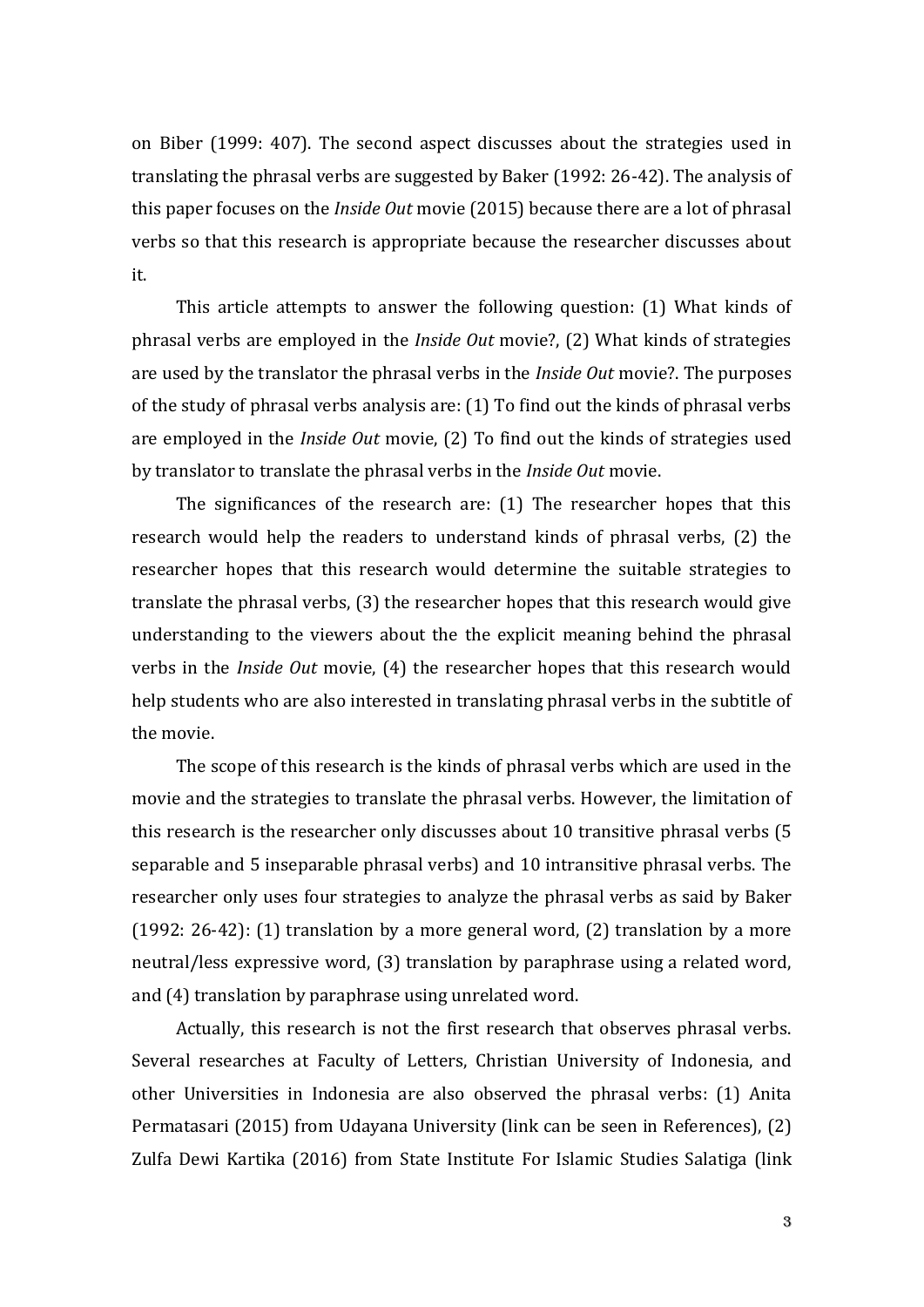can be seen in References), (3) Novan Kurniadi (2019) from UHAMKA Graduate School (link can be seen in References), although the theories used on those researches are similar, but the objects of the researches are different.

#### **METHOD**

This research uses Qualitative Research Method. As stated in a website entitled *An Overview of Qualitative Research* (https://www.thoughtco.com/qualitativeresearch-methods-3026555), "Qualitative research is a type of social science research that collects and works with non-numerical data and that seeks to interpret meaning from these data that help understand social life through the study of targeted population or places."

**Data source :** Printed Indonesian and English subtitle of *Inside Out* movie that were collected by the writer. **Data:** Transitive phrasal verbs (separable and inseparable) and Intransitive phrasal verbs. **How to collect the data:** The writer reads the printed subtitle of *Inside Out* movie and search the transitive phrasal verb (separable and inseparable) and the intransitive phrasal verbs. The writer chooses each ten (10) of the transitive phrasal verb (separable and inseparable) and the intransitive phrasal verbs in the printed subtitle of *Inside Out* movie. **The steps of doing research are: -** Download the movie and subtitle of the movie. **-** Watch the movie over 5 times to understand the plot of the movie. **-** Read and mark the phrasal verb in the printed subtitle of the movie while watching the movie. **-** Select the phrasal verbs in the printed subtitle of the movie. **-** Identify the phrasal verbs according to predetermined standards. **-** Classify the data, which are transitive phrasal verbs (separable and inseparable phrasal verbs) or intransitive phrasal verbs. **-** Conduct the data analysis based on the theory of kinds of phrasal verbs and the strategy to translate phrasal verbs. **-** Write in the *article*.

#### **FINDINGS AND DISCUSSION**

1. SL: If we can't find investors by then, we're going to have to <u>lay</u> people off. TL: Jika kita tak dapat investor, kita harus memecat karyawan.

As stated in the Oxford Phrasal Verbs Dictionary (2001: 165), the phrasal verb <u>lay off</u> means to dismiss workers, usually for a short time, because there is not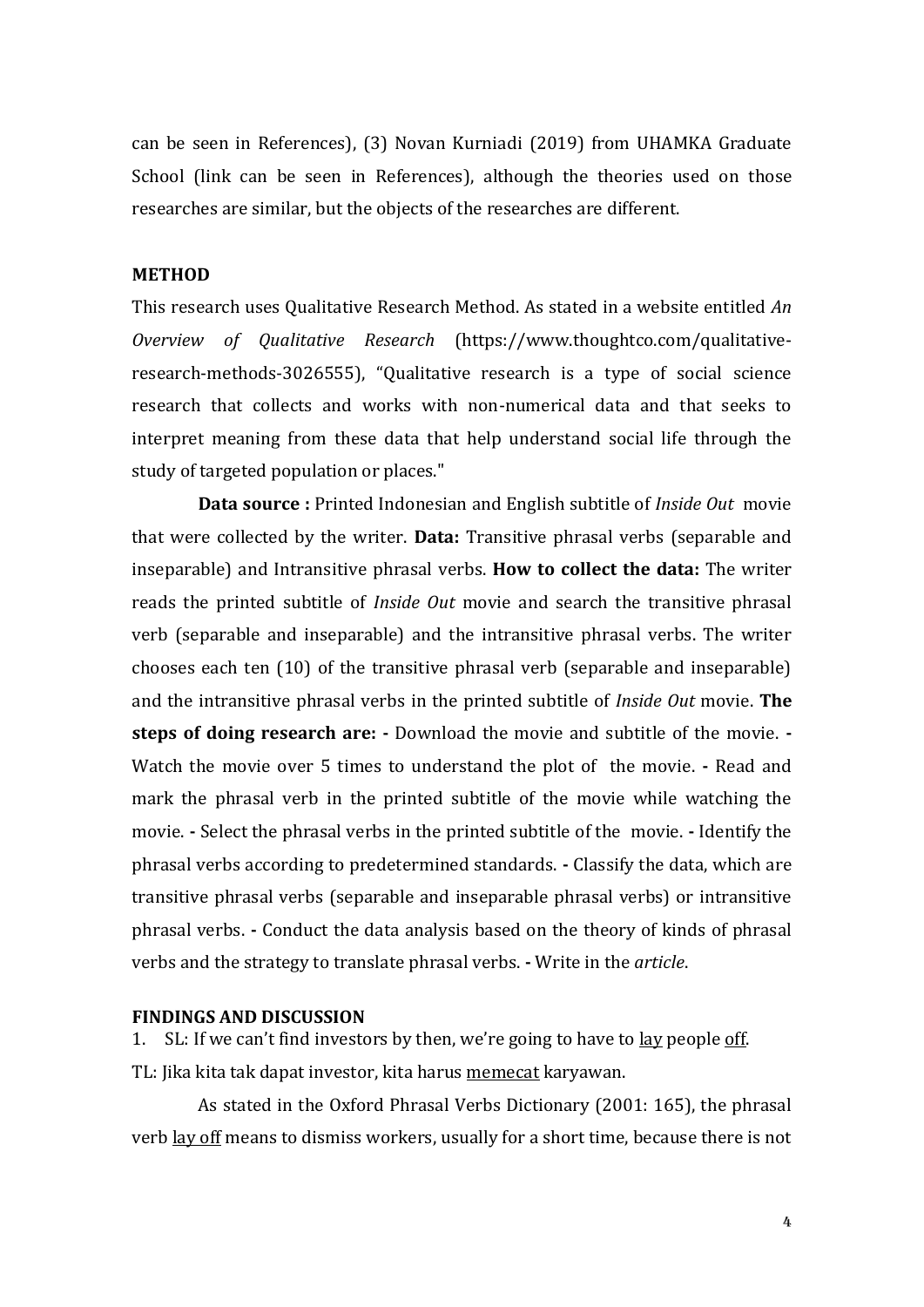enough work. The pattern of the phrasal verb lay off is a verb (lay) + adverb (off). In a Cambridge Online Dictionary (English - Indonesian), the phrasal verb lay off is translated into memecat. This kind of phrasal verb is *Separable Phrasal Verb* because there is a noun people in the middle of the phrasal verbs lay people off.

The translator used the Translation by a More General Words strategy because the translator does not add or subtract the meaning from the source language into the target language. The translator follows the lexical meaning to get the appropriate meaning so that the audience will understand the definition of the phrasal verb itself.

The situation of the subtitle above is that Riley, her mother and her father are playing, then her father gets a call that his company will go bankrupt if he cannot get investors, it means he has to lay off his employees.

The situation of the subtitle above is that Riley, her mother and her father are playing, then her father gets a call that his company will go bankrupt if he cannot get investors, it means he has to lay off his employees.

2. SL: Plug the core memories in and Riley will be back to normal.

TL: Masukkan kembali ingatan intinya dan Riley akan kembali normal.

As stated in the Oxford Phrasal Verbs Dictionary (2001: 210), the phrasal verb plug in means to connect a piece of electrical equipment to the electricity supply or to another piece of electrical equipment. The pattern of the phrasal verb plug in is a verb (plug) + adverb (in). This kind of phrasal verb is Separable Phrasal Verb because there is a noun phrase the core memories in the middle of the phrasal verbs plug the core memories in.

In a Cambridge Online Dictionary (English - Indonesian), the phrasal verb plug in is translated into mencolokkan while in this movie the translator was translating the phrasal verb plug in into memasukkan kembali. The translator used the Translation by *Paraphrase Using Unrelated Words* strategy because the lexical meaning of the phrasal verb itself is not equal with the scene of the movie so that in the TL the translator paraphrases the meaning of the phrasal verb itself to get the appropriate meaning so that the audience will understand the definition of the phrasal verb itself.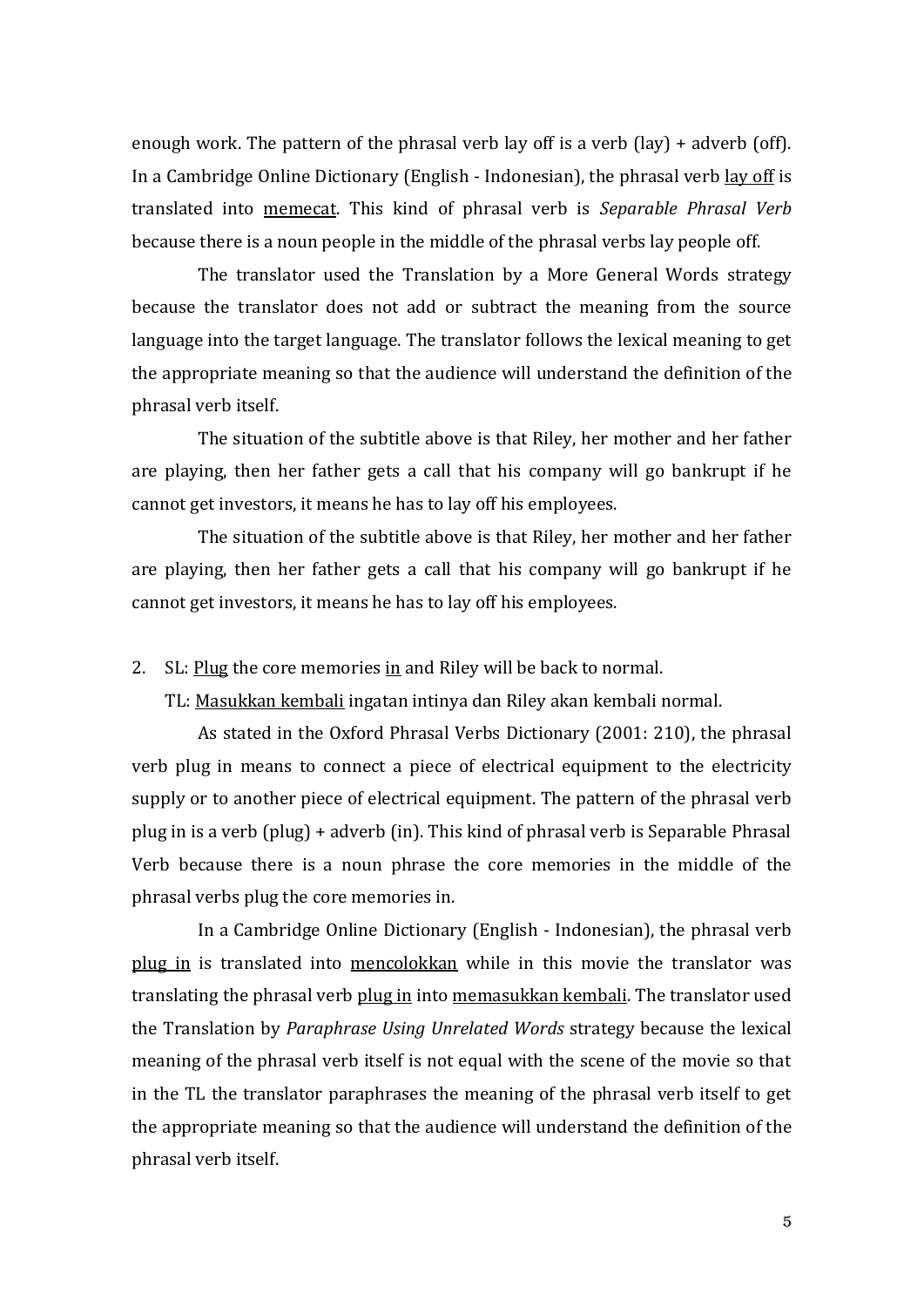The situation of the subtitle above is where *Joy* and *Sadness* are trying to fix *Riley's* Island of Personality and return *Riley's* core memory light bulb to the Headquarters, then Joy says "plug the core memories in and *Riley* will be back to normal."

3. SL: I say we skip school tomorrow and lock ourselves in the bedroom.

TL: Saranku, kita bolos sekolah besok dan mengunci diri kita di kamar.

As stated in the Oxford Phrasal Verbs Dictionary (2001: 174), the phrasal verbs lock in used to put somebody/something/yourself in a room or building and lock the door. The pattern of the phrasal verb lock in is a verb (lock) + adverb (in). In a Cambridge Online Dictionary (English - Indonesian), the phrasal verb lock in is translated into mengunci. This kind of phrasal verb is *Separable Phrasal Verb* because there is a possessive pronoun **ourselves** in the middle of the phrasal verbs lock ourselves in.

The translator used the *Translation by a More General Words* strategy because the translator does not add or subtract the meaning from the source language into the target language. The translator follows the lexical meaning to get the appropriate meaning, so that the audience will understand the definition of the phrasal verb itself.

The situation of the subtitle above is where *Joy, Anger and Fear* are discussing about how to make *Riley* happy living in her new house and starting activities as usual, but *Fear* says I say we skip school tomorrow and lock ourselves in the bedroom.

- 4. SL: Do you remember how she used to stick her tongue out when she was coloring?
	- TL: Kau ingat saat dia mengoceh saat mewarnai?

As stated in the Oxford Phrasal Verbs Dictionary (2001: 286), the phrasal verb stick out means to make something, especially part of your body, come through a hole. The pattern of the phrasal verb  $\frac{\text{stick out}}{\text{stick}}$  is a verb (stick) + adverb (out). This kind of phrasal verb is *Separable Phrasal Verb* because in the middle of the phrasal verbs stick her tongue out there is a noun phrase her tongue.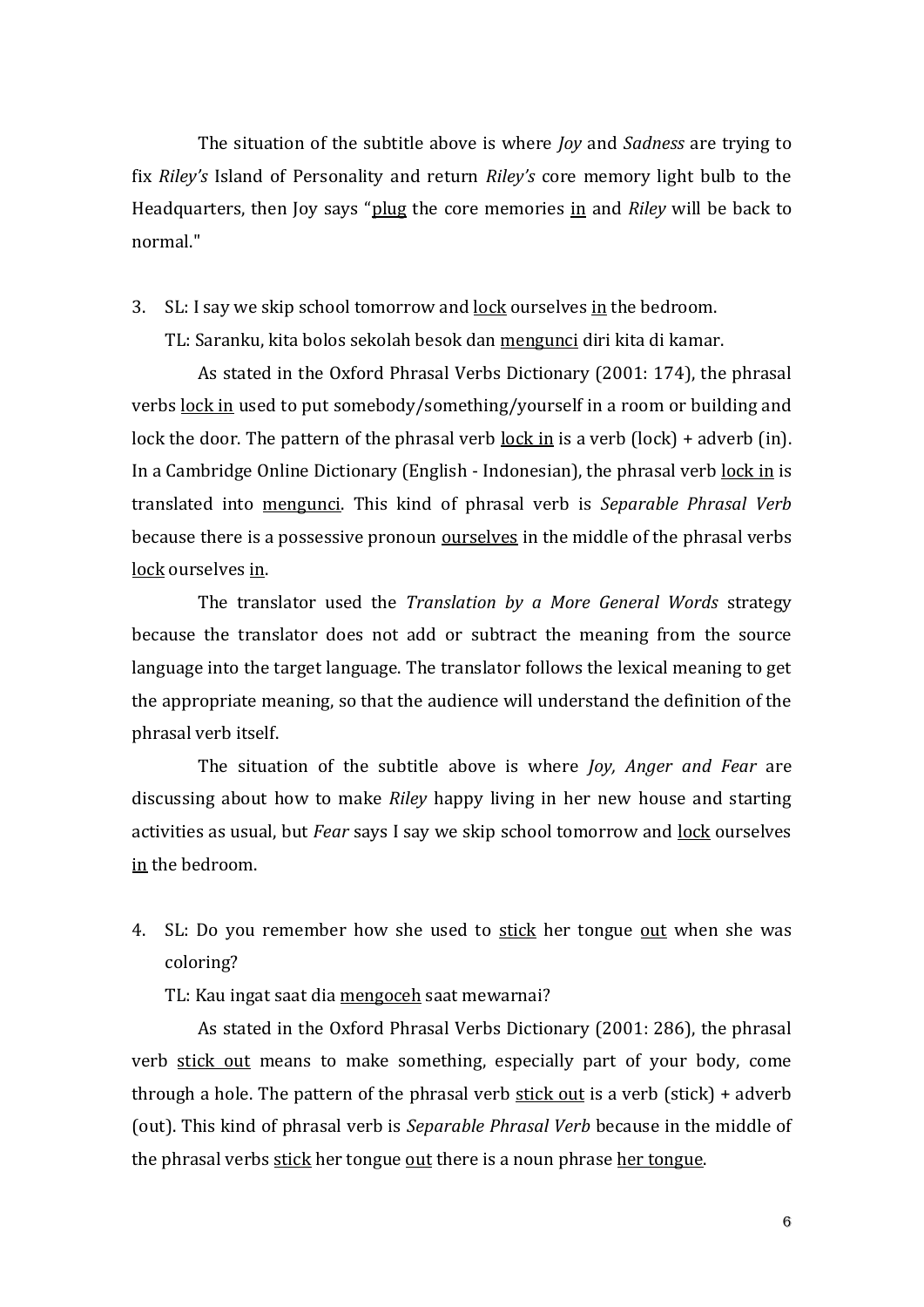In a Cambridge Online Dictionary (English - Indonesian), the phrasal verb stick out is translated into mencolok while, in this movie the translator was translating the phrasal verb stick out into mengoceh. The translator used the *Translation by Paraphrase Using Unrelated Words* strategy because the lexical meaning of the phrasal verb itself is not equal with the scene of the movie, so that in the TL the translator paraphrases the meaning of the phrasal verb itself to get the appropriate meaning, so that the audience will understand the definition of the phrasal verb itself.

The situation of the subtitle above is since *Riley's* family moved to a new house, *Riley* has become a moody person. She is always alone and sad. *Joy* is sad to see Riley. *Joy* tried to open *Riley's* happy memories when she was young then *Joy* says do you remember how she used to stick her tongue out when she was coloring?, to herself.

## 5. SL: Guess I'll just have to dumb it down to your level.

TL: Kurasa kau begitu bodoh sampai ke akar-akarnya.

As stated in the Oxford Phrasal Verbs Dictionary (2001: 87), the phrasal verb dumb down means to make something too simple and therefore less accurate and poorer quality, by trying to make it easier for people to understand. The pattern of the phrasal verb  $\frac{dumb \, down}{d w}$  is a verb  $(\text{dumb}) + \text{adverb}(\text{down})$ . This kind of phrasal verb is *Separable Phrasal Verb* because there is a pronoun it in the middle of the phrasal verbs dumb it down.

In a Cambridge Online Dictionary (English - Indonesian), the phrasal verb dumb down is translated into terlalu dipermudah while, the translator was translating the phrasal verb dumb down into begitu bodoh. The translator used the *Translation by Paraphrase Using a Related Words* strategy because if it translated into the lexical meaning of the phrasal verb itself, it is not fit with the conversation in the scene of the movie, so that in the TL the translator paraphrases the meaning of the phrasal verb itself to get the appropriate meaning, so that the audience will understand the definition of the phrasal verb itself.

The situation of the subtitle above is when *Disgust* and *Fear* are discussing to help *Joy* and *Sadness* return to the Headquarters, apparently *Fear* does not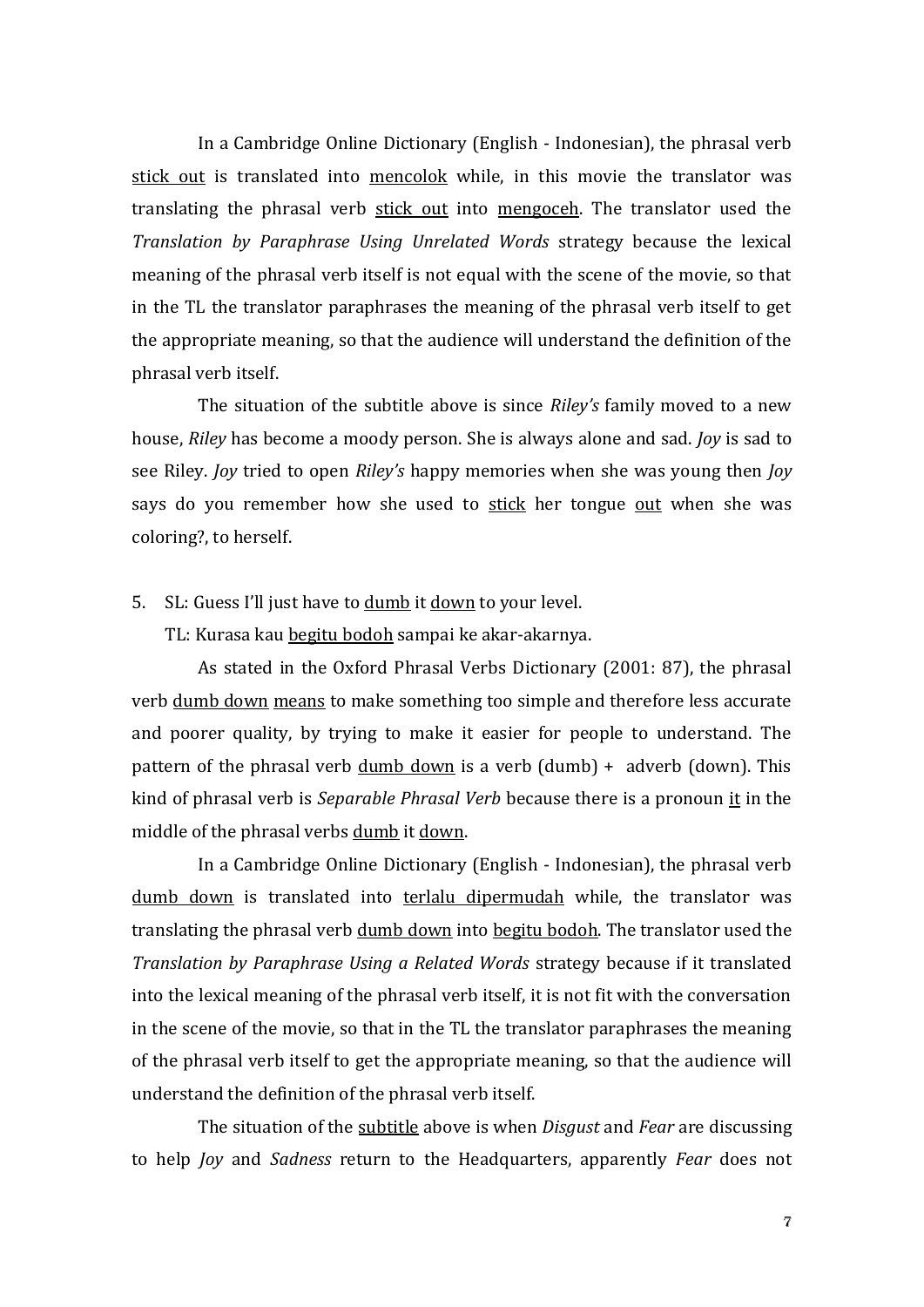understand what *Disgust* is talking about, then *Disgust* says to *Fear* "Of course your tiny brain is confused. Guess i'll just have to dumb it down to your level."

6. SL: We could be lying on the dirty floor.

TL: Kita akan tidur di lantai kotor.

As stated in the Oxford Phrasal Verbs Dictionary (2001: 165), the phrasal verb lying on means to provide or arrange something for somebody, for example food, transport, or entertainment. The pattern of the phrasal verb lying on is a verb+ing (lying) + adverb (on). In a Cambridge Online Dictionary (English - Indonesian), the phrasal verb lying on is translated into berbaring. This kind of phrasal verb is *Inseparable Phrasal Verb* because there is no object to be placed between the phrasal verb lying on.

The translator used the *Translation by a More General Words* strategy because the translator does not add or subtract the meaning from the source language into the target language. The translator follows the lexical meaning to get the appropriate meaning, so that the audience will understand the definition of the phrasal verb itself.

The situation of the subtitle above is when the five emotions (*Fear, Disgust, Joy, Sadness* and Anger*)* are thinking about the fate of *Riley's* family. All of their stuff is in the missing van and now *Riley's* family must live in a stinky house with dirty floor. *Joy* says it could be worst and then *Disgust* says "Yeah *Joy.* We could be lying on the dirty floor. In a bag"

7. SL: She won't fit in my rocket.

TL: Dia tak akan muat dalam roketku.

As stated in the Oxford Phrasal Verbs Dictionary (2001: 100), the phrasal verb fit in means to be the right size or shape to go in a particular place. The pattern of the phrasal verb fit in is a verb (fit) + adverb (in). In a Cambridge Online Dictionary (English – Indonesi an), the phrasal verb fit in is translated *muat, pas, sesuai*. This kind of phrasal verb is Inseparable Phrasal Verb because there is no object to be placed between the phrasal verb fit in.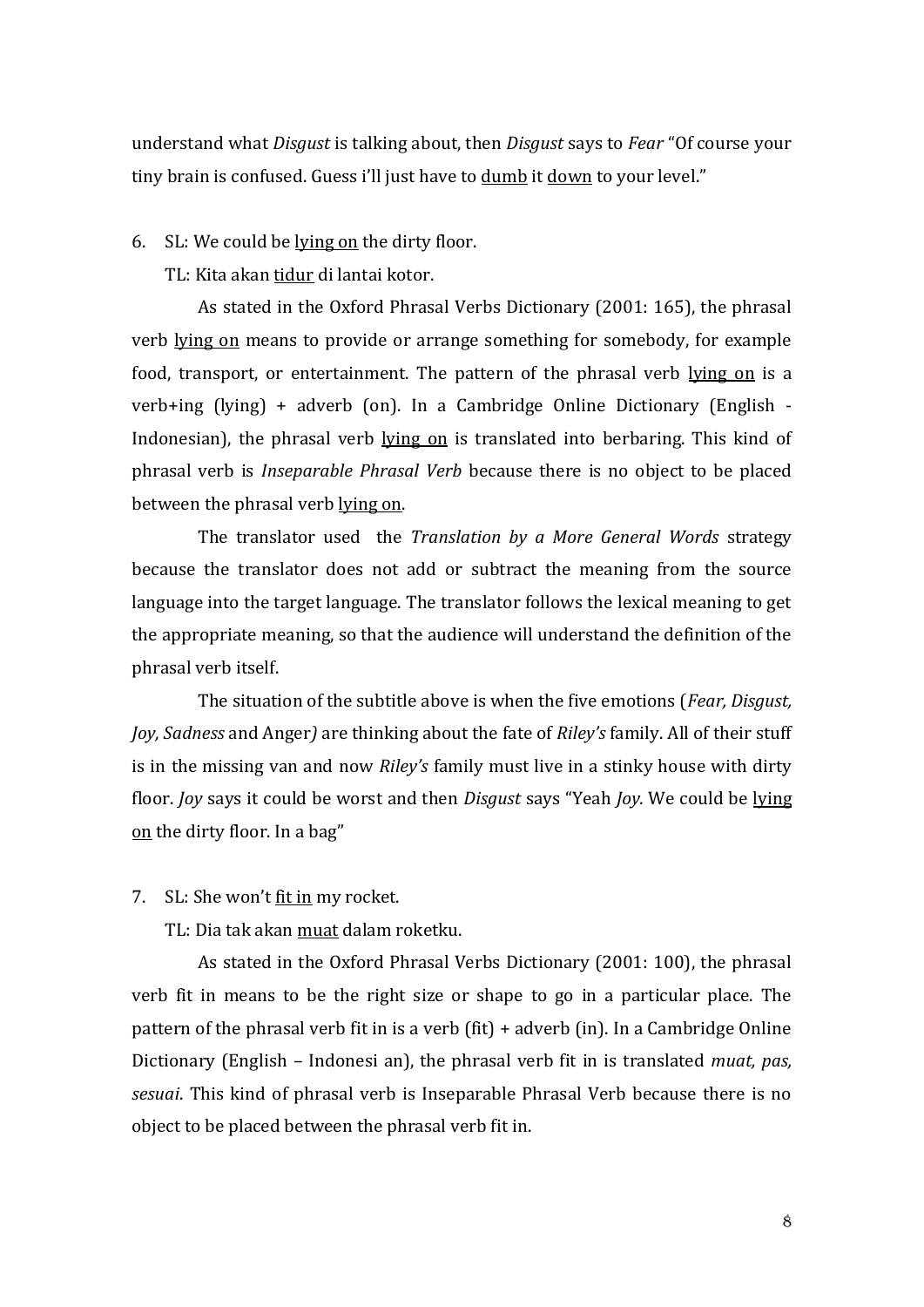The translator used the Translation by a More General Words strategy because the translator does not add or subtract the meaning from the source language into the target language. The translator follows the lexical meaning to get the appropriate meaning, so that the audience will understand the definition of the phrasal verb itself.

The situation of the subtitle above is when Joy was planning to fix the mess that happened to Riley, little Riley's imaginary friend who had a rocket, Bing Bong, was surprised to see Riley is growing up so fast. Bing Bong says "She is so big now. She won't fit in my rocket."

8. SL: I was up late last night figuring out a new plan.

TL: Aku begadang semalaman memikirkan rencana baru.

As stated in the Oxford Phrasal Verbs Dictionary (2001 : 98), the phrasal verb figuring out means to come to understand something by thinking carefully. The pattern of the phrasal verb figuring out is a verb+ing (figuring) + adverb (out). This kind of phrasal verb is *Inseparable Phrasal Verb* because there is no object to be placed between the phrasal verb figuring out.

The translator used the *Translation by Paraphrase Using a Related Words* strategy if it translated into the lexical meaning of the phrasal verb itself, it is not fit with the conversation in the scene of the movie, so that in the TL the translator paraphrases the meaning of the phrasal verb itself to get the appropriate meaning, so that the audience will understand the definition of the phrasal verb itself.

The situation of the subtitle above is when *Riley* is sleeping at night, *Joy* promises that she will make another great day for *Riley* because tomorrow is *Riley* first say of school. In the morning, *Joy* awakens the other emotions (*Fear, Anger, Sadness and Disgust*) by playing her accordion around the Headquarters. After that, *Joy* throws her accordion and says "Okay, first day school! Very exciting! I was up late last night figuring out a new plan."

9. SL: Make sure *Riley* stands out today.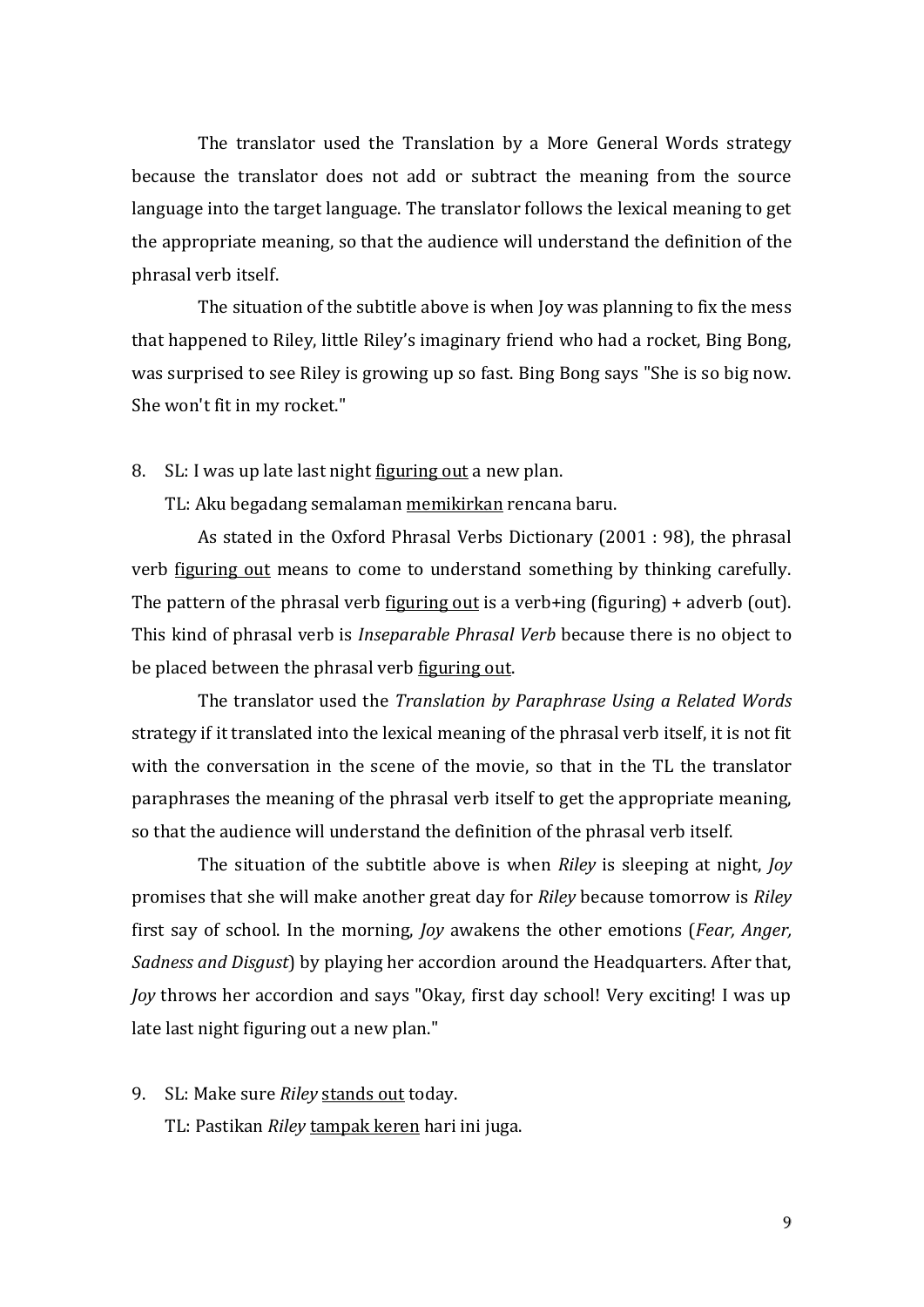As stated in the Oxford Phrasal Verbs Dictionary (2001: 280), the phrasal verb stands out means to be much better or more important than more people or things. The pattern of the phrasal verb stands out is a verb+s (stands) + adverb (out). This kind of phrasal verb is *Inseparable Phrasal Verb* because there is no object to be placed between the phrasal verb stands out.

In a Cambridge Online Dictionary (English - Indonesian), the phrasal verb stands out is translated into menonjol. The translator used the Translation by Paraphrase Using a Related Words strategy because the concept expressed by the SL is lexicalized in the TL but in a different form. In the SL, the word "menonjol" is a verb but it is change into an adjective "tampak keren". Although the translator was translating the phrasal verbs stand out using a different form, he successfully get the appropriate meaning, so that the audience will understand the definition of the phrasal verb itself.

The situation of the subtitle above is where today is *Riley* first day of school. *Joy* tells *Fear* to make a list what will happen on the first day of school. Joy also tells *Disgust* to pay attention to *Riley's* appereance by saying "*Disgust*! make sure *Riley* stands out today."

10. SL: For this we gave up that Brazilian helicopter pilot.

TL: Demi dia, kita tak sambut pinangan pilot helikopter Brazil itu.

As stated in the Oxford Phrasal Verbs Dictionary (2001: 122), the phrasal verb gave up means to stop trying to do something, usually because it is too difficult. The pattern of the phrasal verb gave up is a verb (gave) + adverb (up). This kind of phrasal verb is *Inseparable Phrasal Verb* because there is no object to be placed between the phrasal verb gave up.

In a Cambridge Online Dictionary (English - Indonesian), the phrasal verb gave up is translated into menyerah while, in this movie the translator was translating the phrasal verb gave up into tak sambut pinangan. The translator used the *Translation by a More Neutral/Less Expressive Word* strategy because the translator is not get the appropriate meaning while translating from the source language into the target language, finally he translates the phrasal verb using the general meaning so that the meaning will lost in translation. Although the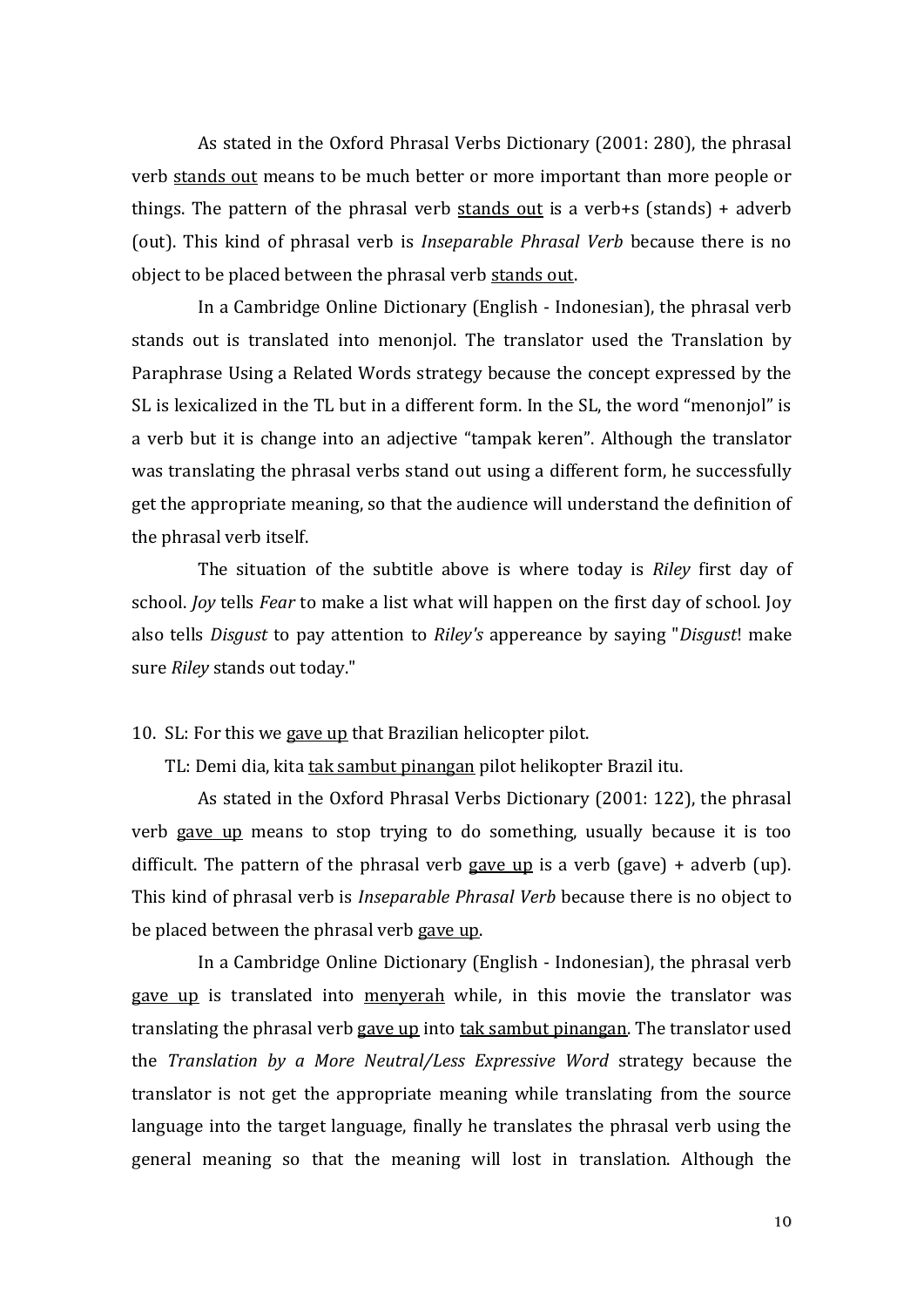translator was translating the phrasal verbs gave up using the general meaning, he successfully made the audience understand the definition of the phrasal verb itself.

The situation of the subtitle above is where *Riley's* family is in the dining room, *Riley's* dad asks about *Riley's* activity in her new school. Meanwhile, in the mom's Headquarters, the four emotions (*Mom's Joy, Mom's Sadness, Mom's Fear and Mom's Disgust*) were guessing the expression that will be issued by *Riley* when her dad asks her. Will *Riley* answer the question? While the others waited for *Riley's* expression, there was an emotion (*Mom's Anger*) are playing the game and saying "For this we gave up that Brazilian helicopter pilot."

## 11. SL: Mom and dad are stressed out!

#### TL: Ayah dan ibu bersitegang!

As stated in the Oxford Phrasal Verbs Dictionary (2001: 289), the phrasal verb stressed out means to make somebody very anxious and tired so that they are unable to relax. The pattern of the phrasal verb stressed out is a verb+ed (stressed) + adverb (out). This kind of phrasal verb is *Intransitive Phrasal Verb* because there is no object in the end of the sentence "mom and dad are stressed out!"

In a Cambridge Online Dictionary (English - Indonesian), the phrasal verb stressed out is translated into stress while, in this movie the phrasal verb stressed out into bersitegang. The translator used the *Translation by Paraphrase using a Related Words* strategy because if it translated into the lexical meaning of the phrasal verb itself, it is not fit with the conversation in the scene of the movie, so that in the TL the translator paraphrases the meaning of the phrasal verb itself to get the appropriate meaning, so that the audience will understand the definition of the phrasal verb itself.

The situation of the subtitle above is when *Riley's* parents had an argue because it turned out that the moving van carrying all the stuffs from the old house to the new house was lost. One of the emotions (*Fear*) was shocked and said "Mom and dad are stressed out!"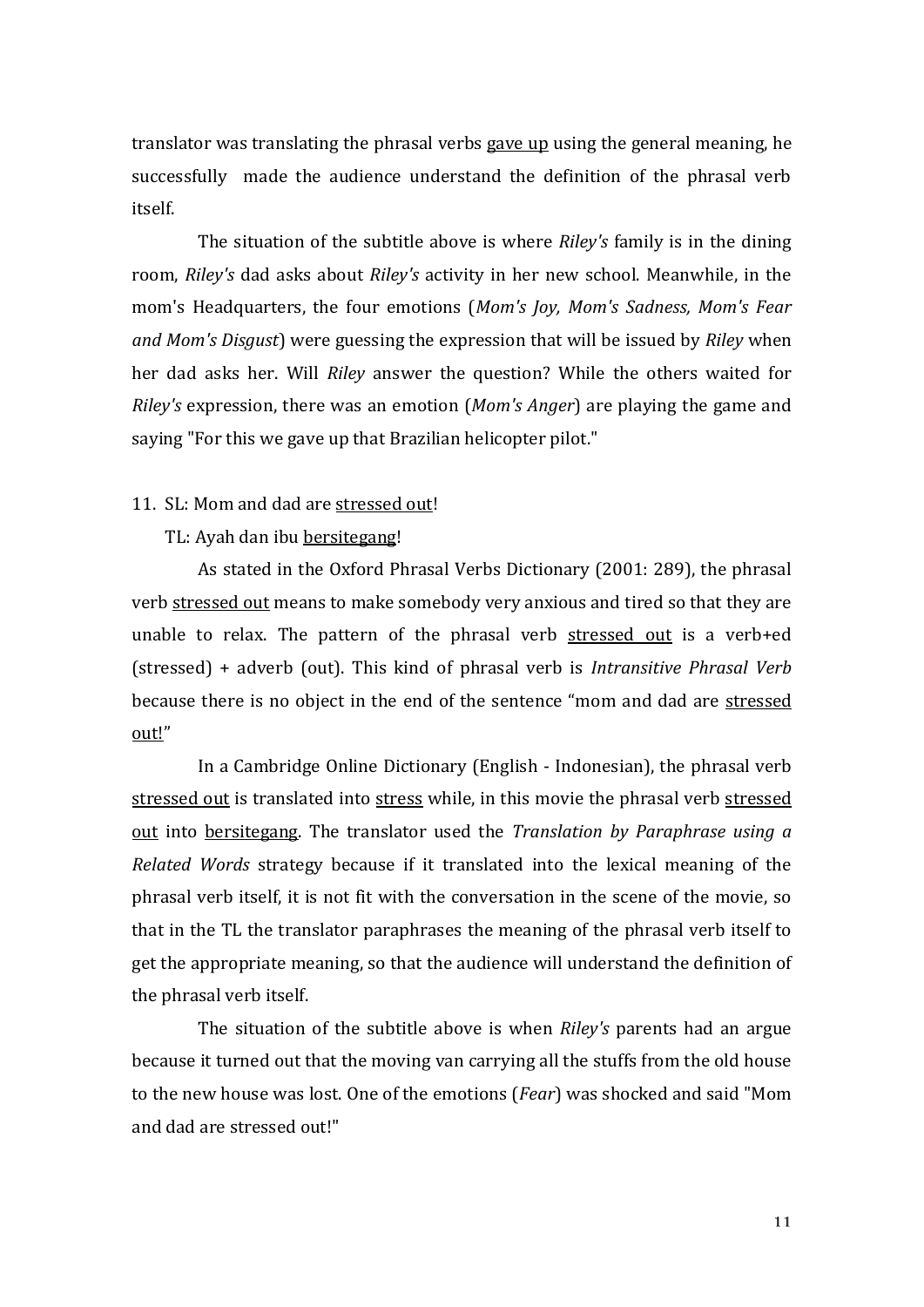#### 12. SL: She's closing in!

TL: Dia mendekat!

As stated in the Oxford Phrasal Verbs Dictionary (2001: 51), the phrasal verb closing in means to come nearer to and surround somebody/something in a frightening way or in order to attack them. The pattern of the phrasal verb closing in is a verb+ing (closing) + adverb (in). In a Cambridge Online Dictionary (English - Indonesian), the phrasal verb closing in is translated into mendekat. This kind of phrasal verb is *Intransitive Phrasal Verb* because there is no object in the end of the sentence "She's closing in!"

The translator used the *Translation by a More General Words* strategy because the translator does not add or subtract the meaning from the source language into the target language. The translator follows the lexical meaning, so that the audience will understand the definition of the phrasal verb itself.

The situation of the subtitle above is when *Riley's* family is cleaning their new house, *Riley* takes her hockey stick and puts a wad of paper, her dad who was holding a broom pretended to be in a hockey match. In the middle of the game, *Riley* says "*Andersen* makes her move. She is closing in!"

13. SL: The mom bad news train is pulling in!

TL: Kereta berita buruk dari ibu sudah datang!

As stated in the Oxford Phrasal Verbs Dictionary (2001: 217), the phrasal verb pulling in means if a train or bus pulls in, it arrives somewhere and stops. The pattern of the phrasal verb pulling in is a verb+ing (pulling) + adverb (in). This kind of phrasal verb is *Intransitive Phrasal Verb* because there is no object in the end of the sentence "The mom bad news train is pulling in!"

In a Cambridge Online Dictionary (English - Indonesian), the phrasal verb pulling in is translated into tiba while, in this movie the translator was translating the phrasal verbs pulling in into sudah datang. The translator used the *Translation by Paraphrase Using a Related Words* strategy because while translating into the TL, the translator is not use the lexical meaning of the phrasal verb itself, but he uses the synonym. In the TL, the synonym of tiba is datang then he adds the word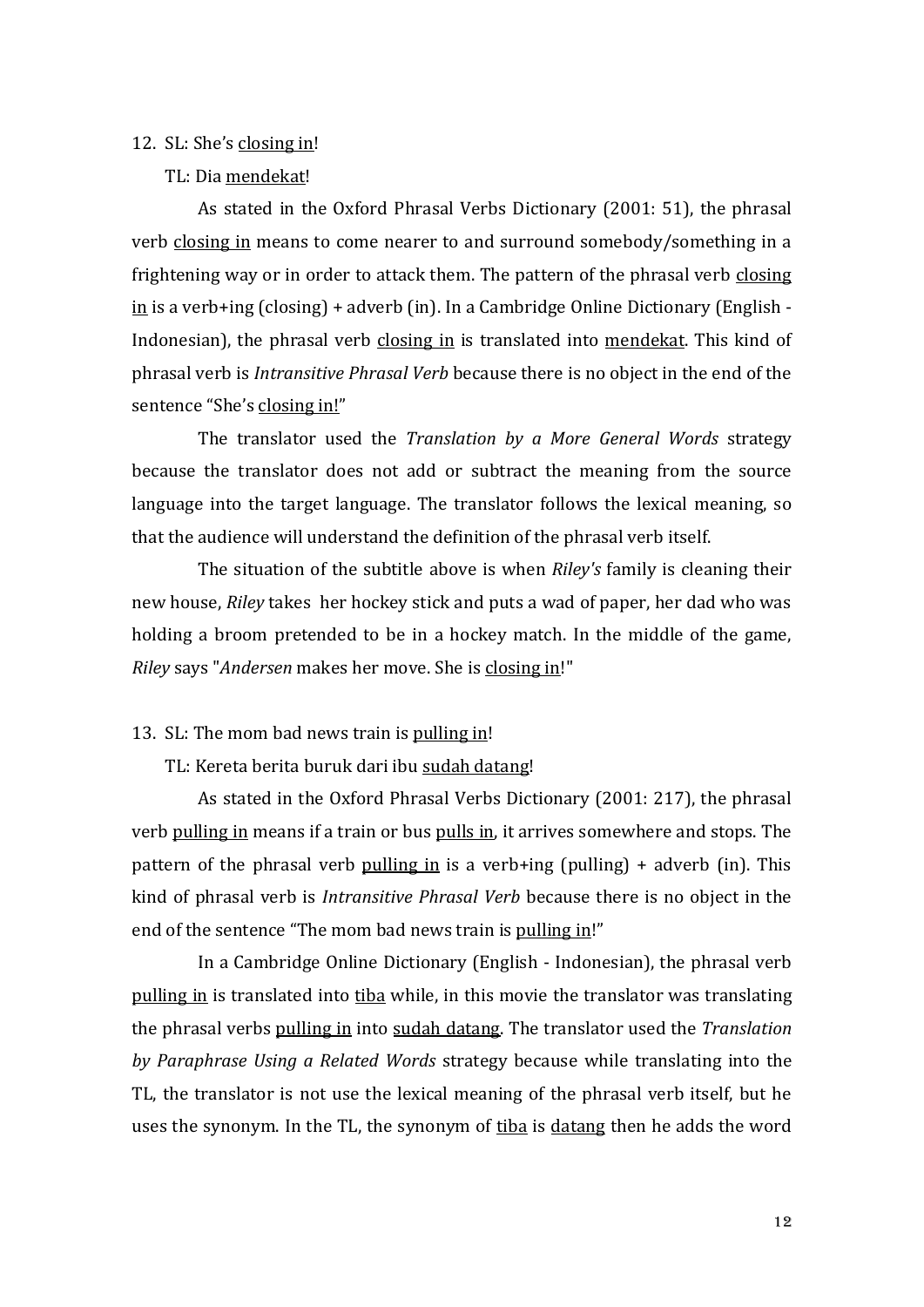"sudah" before the word "datang", so that the audience will understand the definition of the phrasal verb itself.

The situation of the subtitle above is where *Riley* is lying on the dirty floor in a sleeping bag. All of the emotions (*Fear, Disgust, Joy, Anger and Sadness*) are thinking about a good plan for *Riley*. Suddenly, mom opens *Riley's* room door. One of the emotions in the Headquarters (*Anger*) are shock then says "The Mom Bad News Train is pulling in!"

#### 14. SL: We did, 'til I moved away.

TL: Memang begitulah sampai aku pindah.

As stated in the Oxford Phrasal Verbs Dictionary (2001: 188), the phrasal verb moved away means to to leave the place where you live to go and live in another place. The pattern of the phrasal verb moved away is a verb+ed (moved) + adverb (away). In a Cambridge Online Dictionary (English - Indonesian), the phrasal verb moved away is translated into pindah. This kind of phrasal verb is *Intransitive Phrasal Verb* because there is no object in the end of the sentence "We did, 'til I moved away."

The translator used the *Translation by a More General Words* strategy because the translator does not add or subtract the meaning from the source language into the target language. The translator follows the lexical meaning to get the appropriate meaning, so that the audience will understand the definition of the phrasal verb itself.

The situation of the subtitle above is when in the classroom, *Riley* is asked by her teacher to tell about herself and her opinion about the Minnesota. First, *Riley* tells a happy story, but in the middle of the story, the happy story changes into a sad story. At the end, with a sad expression, she says "We did, 'till I moved away."

# 15. SL: We'll just have to go around!

TL: Kita harus memutarinya!

As stated in the Oxford Phrasal Verbs Dictionary (2001: 125), the phrasal verb go around means to surround or go in a circle around somebody/something.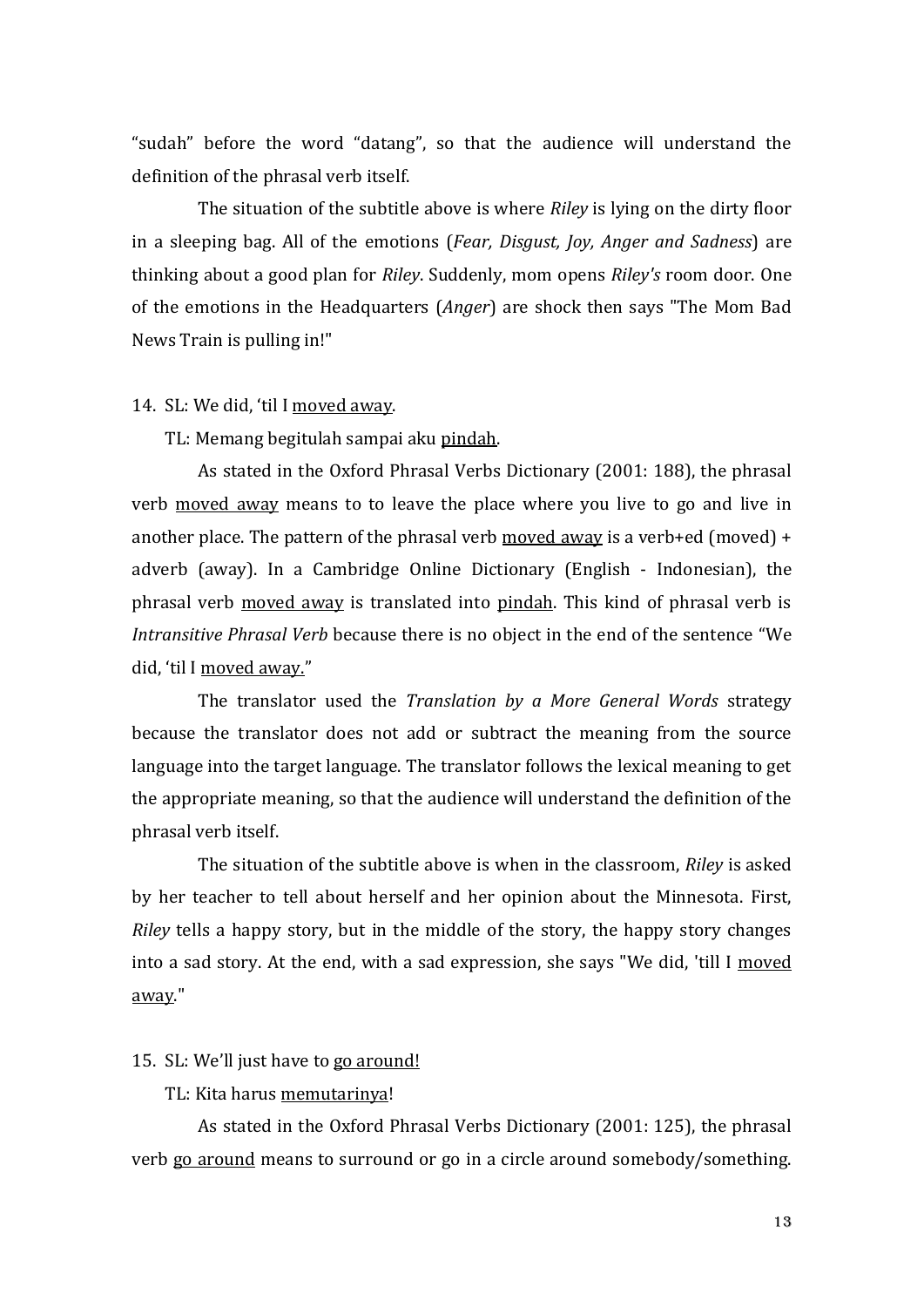The pattern of the phrasal verb  $go$  around is a verb  $(go)$  + preposition (around). This kind of phrasal verb is *Intransitive Phrasal Verb* because there is no object in the end of the sentence "We'll just have to go around!"

In a Cambridge Online Dictionary (English - Indonesian), the phrasal verb go around is translated into pergi berkeliling while, in this movie the translator was translating the phrasal verb go around into memutarinya. The translator used the *Translation by Paraphrase Using a Related Words* strategy because the translator want to naturalize the meaning of the phrasal verb itself. So, he translates the phrasal verbs from the source language into the target language using a different form. Although the translator was translating the phrasal verbs go around using a different form, he successfully get the appropriate meaning, so that the audience will understand the definition of the phrasal verb itself.

The situation of the subtitle above is when *Joy* and *Sadness* are looking towards the abyss, Goofball Island is instantly destroyed and dissapear. That means *Riley* will lose friendship, hockey, honesty and family. *Joy* and *Sadness* must find the Goofball Island before *Riley* wakes up. During the process, *Joy* says to *Sadness* "We'll just have to go around! Take the scenic route"

16. SL: I don't know where this disrespectful attitude came from.

TL: Aku tak tau darimana asalnya sikap tak sopanmu itu.

As stated in the Oxford Phrasal Verbs Dictionary (2001: 56), the phrasal verb came from means to be born in or live in a particular place. The pattern of the phrasal verb came from is a verb (came) + preposition (from). This kind of phrasal verb is *Intransitive Phrasal Verb* because there is no object in the end of the sentence "I don't know where this disrespectful attitude came from."

In a Cambridge Online Dictionary (English - Indonesian), the phrasal verb came from is translated into berasal dari while, in this movie the translator was translating the phrasal verb came from into darimana asalnya. The translator used the *Translation by Paraphrase Using a Related Words* strategy because while translating into the TL, the translator paraphrases the lexical meaning of the phrasal verb with a different form, from "berasal dari" into "darimana asalnya", so that the audience will understand the definition of the phrasal verb itself.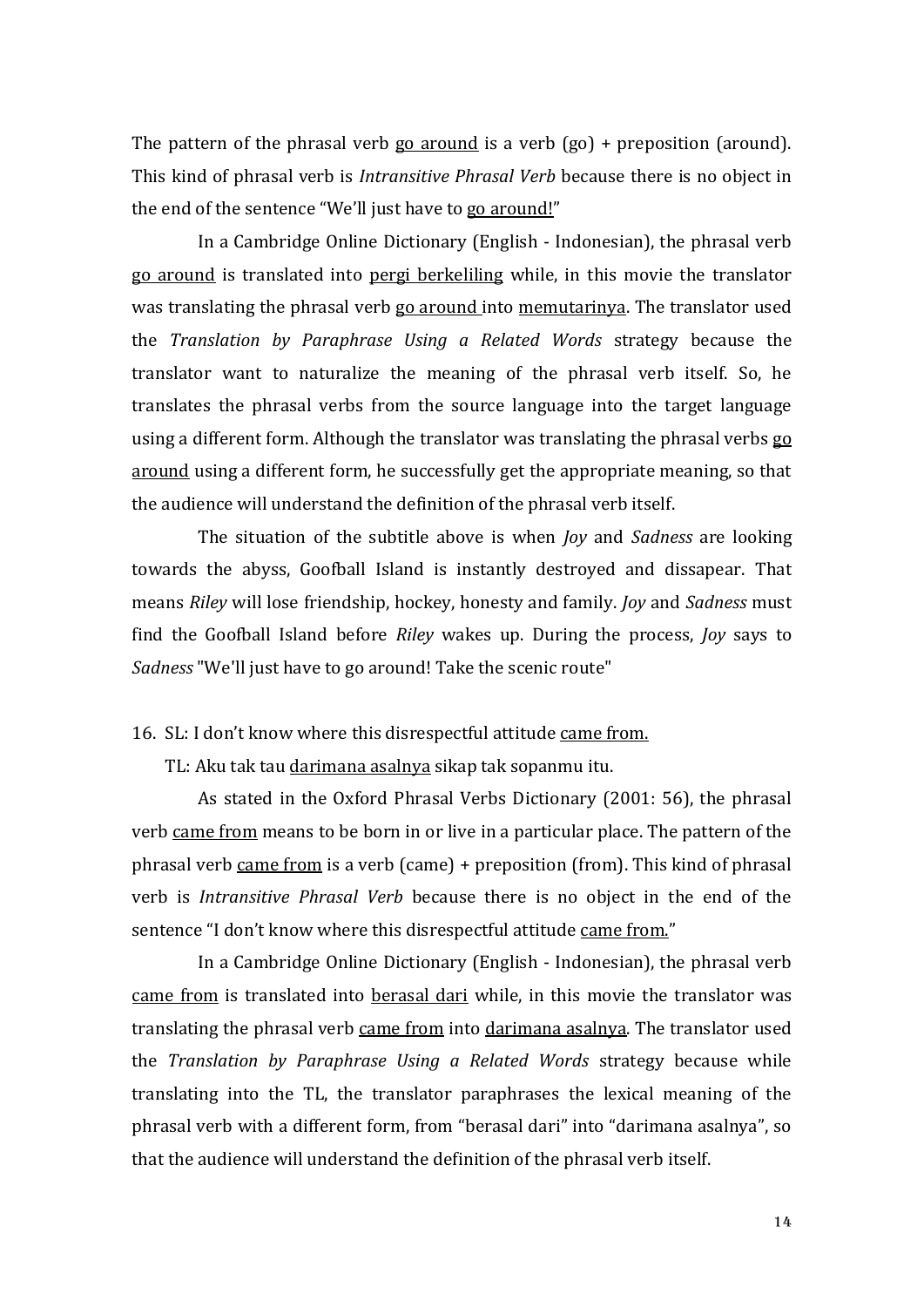The situation of the subtitle above is when *Riley's* family are eating dinner, *Riley's* parents ask something to her, but she answers the question in a rude and disrespectful tone. Her dad gets angry then says "Listen young lady, I don't know where this disrespectful artitude came from."

#### 17. SL: Did you guys pick up on that?

#### TL: Apa kalian melihatnya?

As stated in the Oxford Phrasal Verbs Dictionary (2001: 204), the phrasal verb pick up means to become better; to improve. The pattern of the phrasal verb pick up is a verb (pick) + adverb (up). This kind of phrasal verb is *Intransitive Phrasal Verb* because there is no object in the end of the sentence "Did you guys pick up on that?"

In a Cambridge Online Dictionary (English - Indonesian), the phrasal verb pick up is translated into mengambil, while in this movie the translator was translating the phrasal verb pick up into melihatnya. The translator used the *Translation by a More Neutral/Less Expressive Words* strategy because in the TL, the translator is not use the lexical meaning of phrasal verb itself. He uses the more general meaning of phrasal verb itself and if it translated into the TL, it will lost the translation. The aim of the translator uses this strategy is to find the appropriate meaning, so that the audience will understand the definition of the phrasal verb itself.

The situation of the subtitle above is when *Riley* and her family are eating dinner, *Riley's* parents are trying to talk to *Riley* about her daily activity. *Riley* looks gloomy. She is looking at her mom with a strange look. Meanwhile, in the mom's headquarters, all of the emotions (*Mom's Fear, Mom's Joy, Mom's Disgust,Mom's Sadness and Mom's Anger*) are sitting in front of the monitor to watch what *Riley* is doing. One of the emotion says "Did you guys pick up on that?"

# 18. SL: Her teeth are falling out!

TL: Lihatlah, giginya berjatuhan!

As stated in the Oxford Phrasal Verbs Dictionary (2001: 95), the phrasal verb falling out means to become loose and drop out. The pattern of the phrasal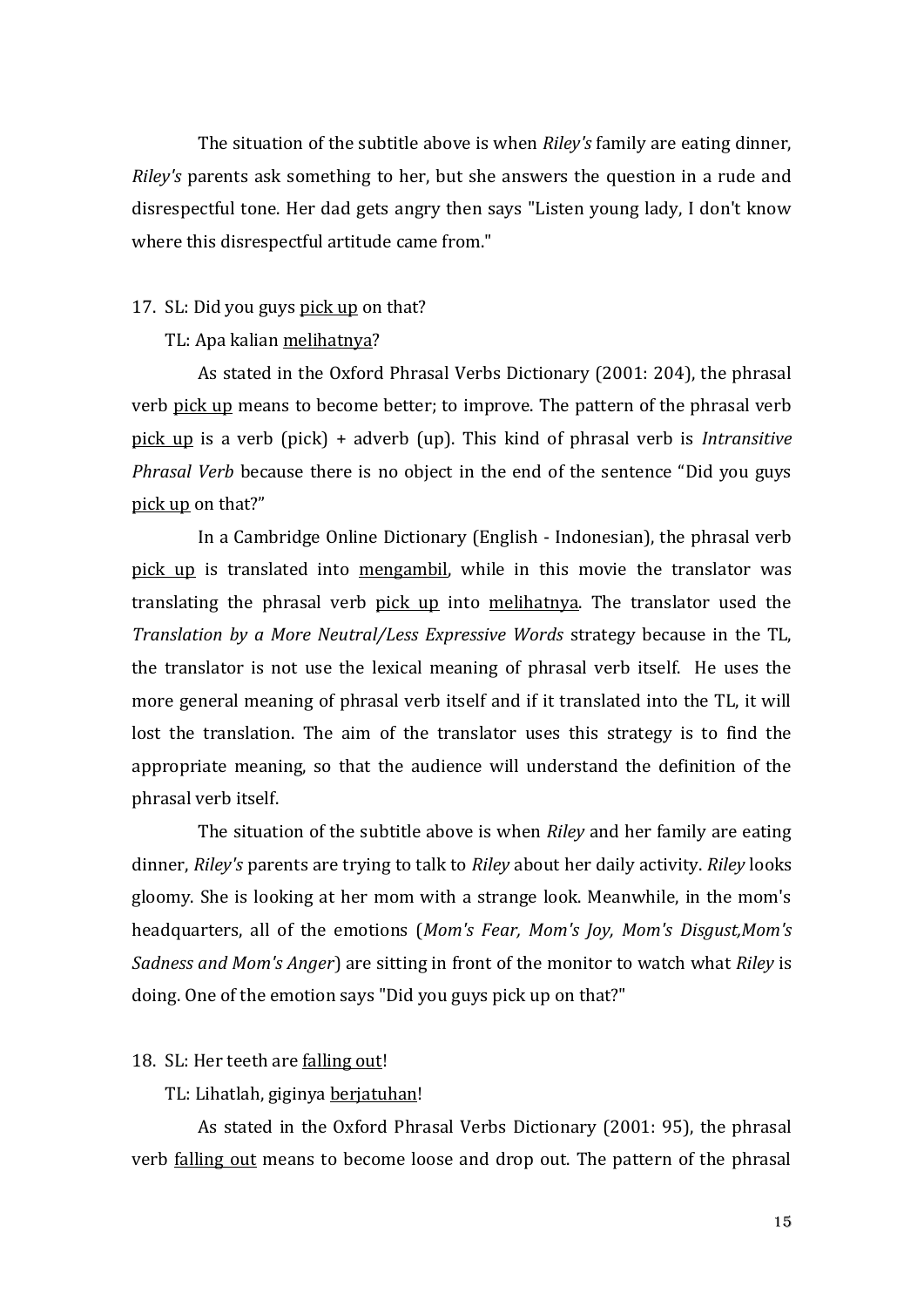verb falling out is a verb+ing (falling) + adverb (out). This kind of phrasal verb is *Intransitive Phrasal Verb* because there is no object in the end of the sentence "Her teeth are falling out!"

In a Cambridge Online Dictionary (English - Indonesian), the phrasal verb falling out is translated into jatuh keluar while, in this movie the translator was translating the phrasal verb falling out into berjatuhan. The translator used the *Translation by Paraphrase Using a Related Word* strategy because while translating into the TL, the translator paraphrases the lexical meaning of the phrasal verb itself from "jatuh keluar" into "berjatuhan" and he adds the prefix "ber-" and the suffix "-an" in the TL, so that the audience will understand the definition of the phrasal verb itself.

The situation of the subtitle above is when *Riley* tries to introduce herself in the class, inside of *Riley's* Headquarters, some of the emotions (*Fear, Dream Director* and *Dream Student #1*) gets ready to set her facial expressions. Suddenly, one of the emotions (*Dream Student #1*) says "Ew, look! Her teeth are falling out!"

19. SL: The investor's supposed to show up on Thursday, not today!

TL: Para investor seharusnya datang hari Kamis, bukan hari ini.

As stated in the Oxford Phrasal Verbs Dictionary (2001: 260), the phrasal verb show up means to arrive or appear at the place you have arranged. The pattern of the phrasal verb  $\frac{\text{show up}}{\text{is a verb}}$  (show) + adverb (up). This kind of phrasal verb is *Intransitive Phrasal Verb* because there is no object in the end of the sentence "The investor's supposed to show up on Thursday, not today!"

In a Cambridge Online Dictionary (English - Indonesian), the phrasal verb show up is translated into muncul while, in this movie the translator was translating the phrasal verb show up into datang. The translator used the *Translation by a More General Word* strategy because because the lexical meaning of the phrasal verb itself is not equal with the scene of the movie so that in the TL the translator paraphrases the meaning of the phrasal verb itself to get the appropriate meaning, so that the audience will understand the definition of the phrasal verb itself.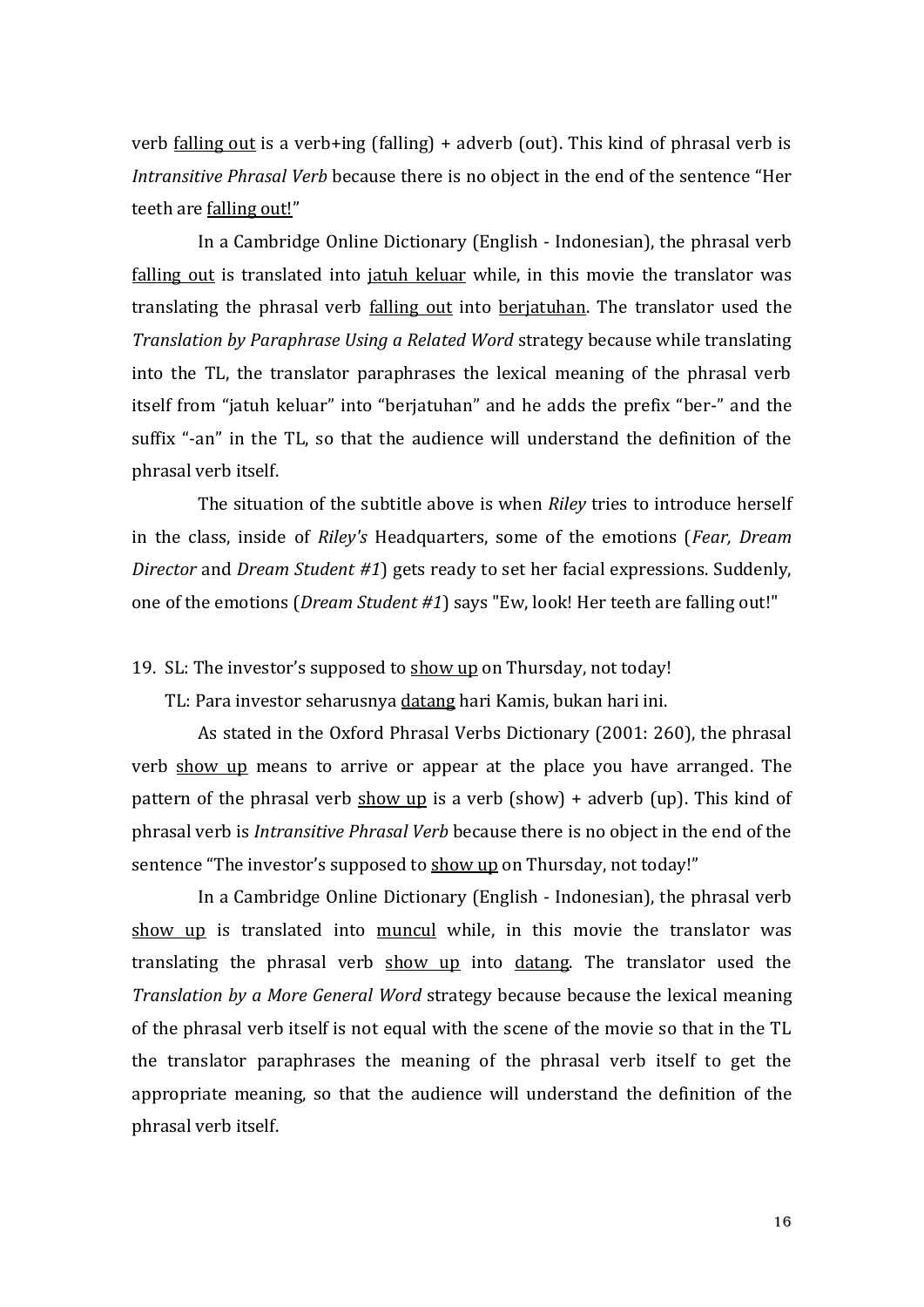The situation of the subtitle above is when *Riley's* family are playing the hockey in the house, suddenly dad's cell phone are ringing. *Riley's dad* answers the telephone with a serious face. He is shock, then he said "The investor's supposed to show up on Thursday, not today!"

#### 20. SL: Things are really messed up.

TL: Keadaan disini kacau.

As stated in the Oxford Phrasal Verbs Dictionary (2001: 185), the phrasal verb messed up means to make something untidy or dirty. The pattern of the phrasal verb messed up is a verb+ed (messed) + adverb (up). In a Cambridge Online Dictionary (English - Indonesian), the phrasal verb messed up is translated into kacau. This kind of phrasal verb is *Intransitive Phrasal Verb* because there is no object in the end of the sentence "Things are really messed up."

The translator used the *Translation by a More General Words* strategy because the translator does not add or subtract the meaning from the source language into the target language. The translator follows the lexical meaning to get the appropriate meaning, so that the audience will understand the definition of the phrasal verb itself.

The situation of the subtitle above is when *Disgust*, blows a hole in front of the window. *Sadness* and *Joy* try to climb to the Headquarter. *Fear, Disgust* and *Anger* talk. In the middle of the talk, *Disgust* said "Things are really messed up."

#### **CONCLUSIONS**

Based on the research finding and discussion, the conclusions are as follows: (1) Only 4 of 7 Mona Baker's translation strategies are used by the translator in translating the phrasal verbs in the subtitle of *Inside Out* movie, (2) Based on the 20 data analysis, the translation strategies used frequently by the translator are: *Translation by a More General Word* (8 times used, available in data number 1, 3, 6, 7, 12, 14, 19 and 20), *Translation by Paraphrase Using a Related Word* (8 times used, available in data number 5, 8, 9, 11, 13, 15, 16 and 18), *Translation by Paraphrase Using Unrelated Word* (2 times used, available in data number 2 and 4), *Translation by a More Neutral/Less Expressive Word* (2 times used, available in data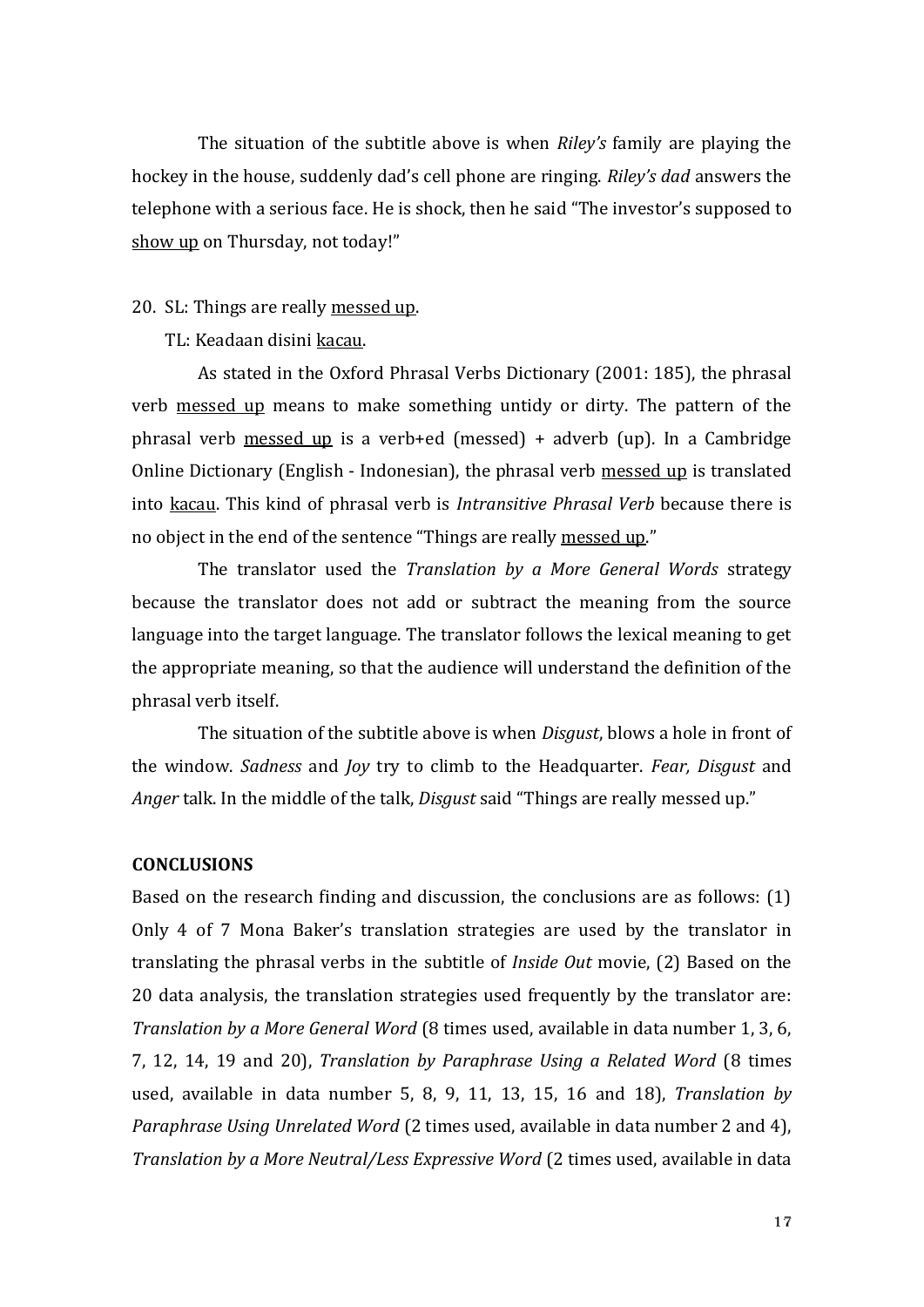number 10 and 17). (3) 3 translation strategies that are not used by the translator are *Translation by Cultural Substitution*, *Translation Using a Loan Word or Loan Word Plus Explanation* and *Translation by Omission*.

# **REFERENCES**

Baker, Mona. (1992). *In Other Words: A Course Book on Translation*. New York: Routledge.

Biber, D et al. (1999). *Longman Grammar of Spoken and Written Language.*  England: Pearson Education Ltd.

Cambridge Dictionary Online English-Indonesian. Retrieved on 25 February 2020, from https://dictionary.cambridge.org/dictionary/english-indonesian/ Catford, J. (1965). *A Linguistic Theory of Translation*. London. Oxford University Press.

Crowell, Thomas Lee. (1964). *Index Modern English*. New York: McGraw-Hill.

Espresso English. (2020). *Phrasal Verbs In English*. Retrieved on 28 April 2020,

from https://www.espressoenglish.net/phrasal-verbs-in-english/

Kartika, Zulfa Dewi. (2016). "The Influence of Students' Mastery on Phrasal

Verbs toward Students' Translation Skill". *Skripsi*. Teacher Training and Education Faculty. English Education Department. State Institute For Islamic Studies. Salatiga. Retrieved on 18 March 2020, from https://erepository.perpus.iainsalatiga.ac.id

Kurniadi, Novan. (2019). "EFL Students' Strategies in Translating English

Phrasal Verbs". *Skripsi*. English Education Department. UHAMKA Graduate School.

Jakarta. Retrieved on 18 March 2020, from www.appptma.org Learner's Dictionary Online. Retrieved on 15 March 2020, from

https://learnersdictionary.com/qa/What-are-phrasal-verbs-and-how-do-you-use-

them#:~:text=A%20phrasal%20verb%20is%20a,They%20are%20 important%20in%20English.

Longman. (2000). *Longman Phrasal Verbs Dictionary : Over 5000 Phrasal Verbs*. New York: Pearson Education Ltd.

McCarthy, Michael, Felicity O'Dell. (2004). *English Phrasal Verbs in Use*. United Kingdom: Cambridge University Press.